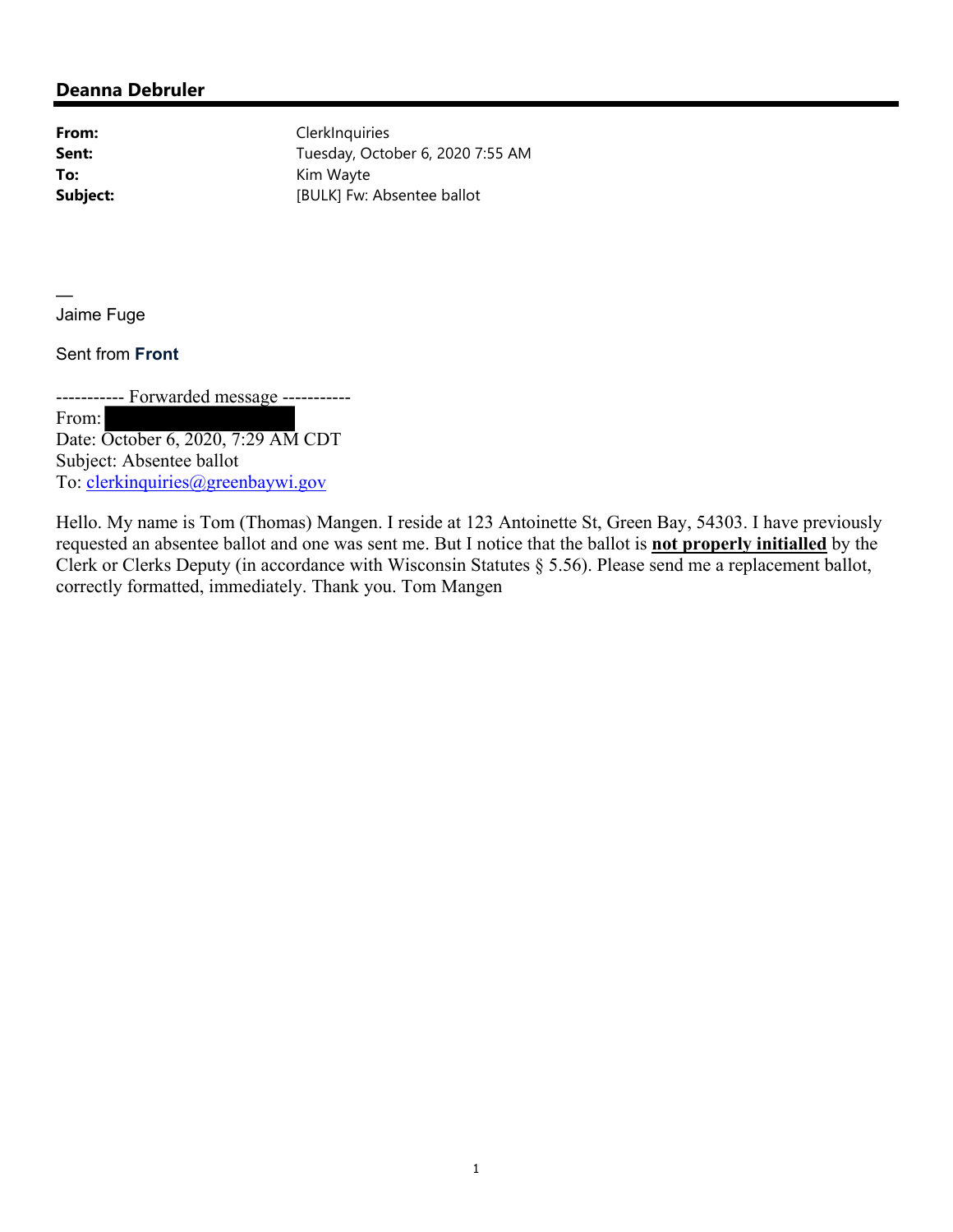## **Deanna Debruler**

From: ClerkInquiries **Sent:** Wednesday, September 23, 2020 9:15 AM **To:** Kim Wayte **Subject:** [BULK] Fw: Question Regarding Absentee Ballot

— Jaime Fuge

Sent from **Front**

----------- Forwarded message -----------

From:

Date: September 23, 2020, 8:46 AM CDT Subject: Question Regarding Absentee Ballot To: clerk@greenbaywi.gov

Greetings,

At the top of my ballot it states, "If you are voting absentee, your ballot must be initialed by the municipal clerk or deputy clerk. Your ballot may not be counted without initials."

I do not see any initials on my absentee ballot on the line for Municipal Clerk or Deputy Clerk. Will my ballot be initialed when returned? I just want to ensure that my vote will indeed be counted.

Thanks so much!

Greg

-- Gregory Hitch - Ph.D. Candidate Brown University - American Studies Organizer - Menīkānaehkem Climate and Development Lab gregoryhitch.com